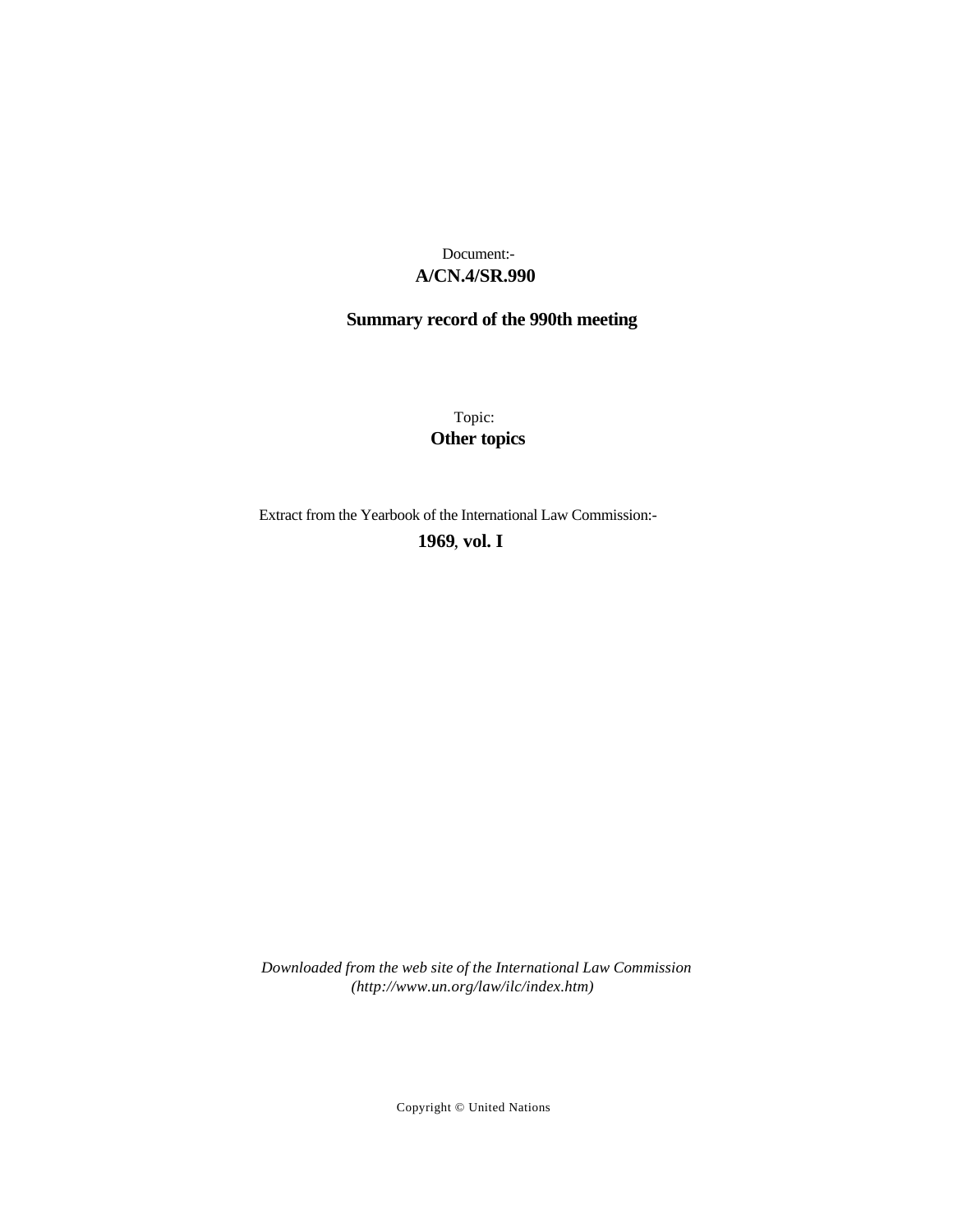## **INTERNATIONAL LAW COMMISSION SUMMARY RECORDS OF THE TWENTY-FIRST SESSION**

*Held at Geneva from 2 June to 8 August 1969*

#### **990th MEETING**

*Monday, 2 June 1969, at 3.20 p.m.*

*Chairman:* Mr. Jose Maria RUDA *later:* Mr. Nikolai USHAKOV

Present: Mr. Ago, Mr. Bartoš, Mr. Castañeda, Mr. Castren, Mr. El-Erian, Mr. Ignacio-Pinto, Mr. Nagendra Singh, Mr. Ramangasoavina, Mr. Tabibi, Mr. Tammes, Mr. Ustor, Sir Humphrey Waldock, Mr. Yasseen.

#### **Opening of the Session**

1. The CHAIRMAN, after declaring open the twentyfirst session of the International Law Commission, said that he had submitted the Commission's report on the work of its twentieth session to the Sixth Committee of the General Assembly on 3 October 1968. Subsequently, in accordance with the Commission's decision, he had given an account of the work it had accomplished during the twenty years since it had been established; that work had been praised by representatives of the various geographical groups in the General Assembly.

2. Comments had been made in the Sixth Committee on each of the topics on the Commission's agenda. On the topic "Relations between States and international organizations" there had been some general observations, and the draft articles so far prepared by the Commission<sup>1</sup> had been welcomed as a useful contribution to the study of a new sector of international law which differed in many respects from that of traditional inter-State relations. Various delegations had also commented on many of the individual articles of the draft.

3. The Sixth Committee had welcomed the fact that the International Law Commission had begun consideration of the topic "Succession of States and Governments". A number of representatives had approved of

the Commission's decision to divide the topic into three parts under the headings: "succession in respect of treaties"; "succession in respect of rights and duties resulting from sources other than treaties"; and "succession in respect of membership of international organizations".<sup>2</sup> While the decision to give priority to succession in respect of treaties had been approved, the view had also been expressed that work on succession in respect of membership of international organizations should begin as soon as a convention on relations between States and international organizations was adopted. In addition, it had been urged that succession of governments should also be studied.

4. With regard to the "most-favoured-nation clause", general satisfaction had been expressed at the Commission's commencement of the study of that important topic.

5. The Commission's decision to adopt a long-term programme of work had been noted by the General Assembly in its resolution 2400 (XXIII), by which it had also approved the Commission's decision to prepare, in accordance with article 18 of its Statute, a "new survey of the whole field of international law referred to in paragraph 99 of the Commission's report".

6. Delegations had stated that they would welcome a study by the Commission of the question of treaties concluded between States and international organizations or between two or more international organizations, if the General Assembly accepted the recommendation to that effect made by the United Nations Conference on the Law of Treaties.<sup>3</sup>

7. Many delegations had stressed the importance of Mr. Ago's suggestions concerning the final stage of the codification of international law<sup>4</sup> and some had considered that the International Law Commission should be invited to study that question more thoroughly and submit its recommendations to the Sixth Committee. General Assembly resolution 2400 (XXIII) did not, however, refer to that problem. It recommended that the Commission should:

<sup>1</sup> See *Yearbook of the International Law Commission, 1968,* vol. II, Report of the Commission to the General Assembly, chapter II, section E.

<sup>2</sup>  *Ibid.,* chapter III, para. 34.

<sup>3</sup> See Final Act of the United Nations Conference on the Law of Treaties (A/CONF.39/26), annex, resolution relating to article 1 of the Vienna Convention on the Law of Treaties.

<sup>4</sup> See *Yearbook of the International Law Commission, 1968,* vol. II, document A/CN.4/205/Rev.l.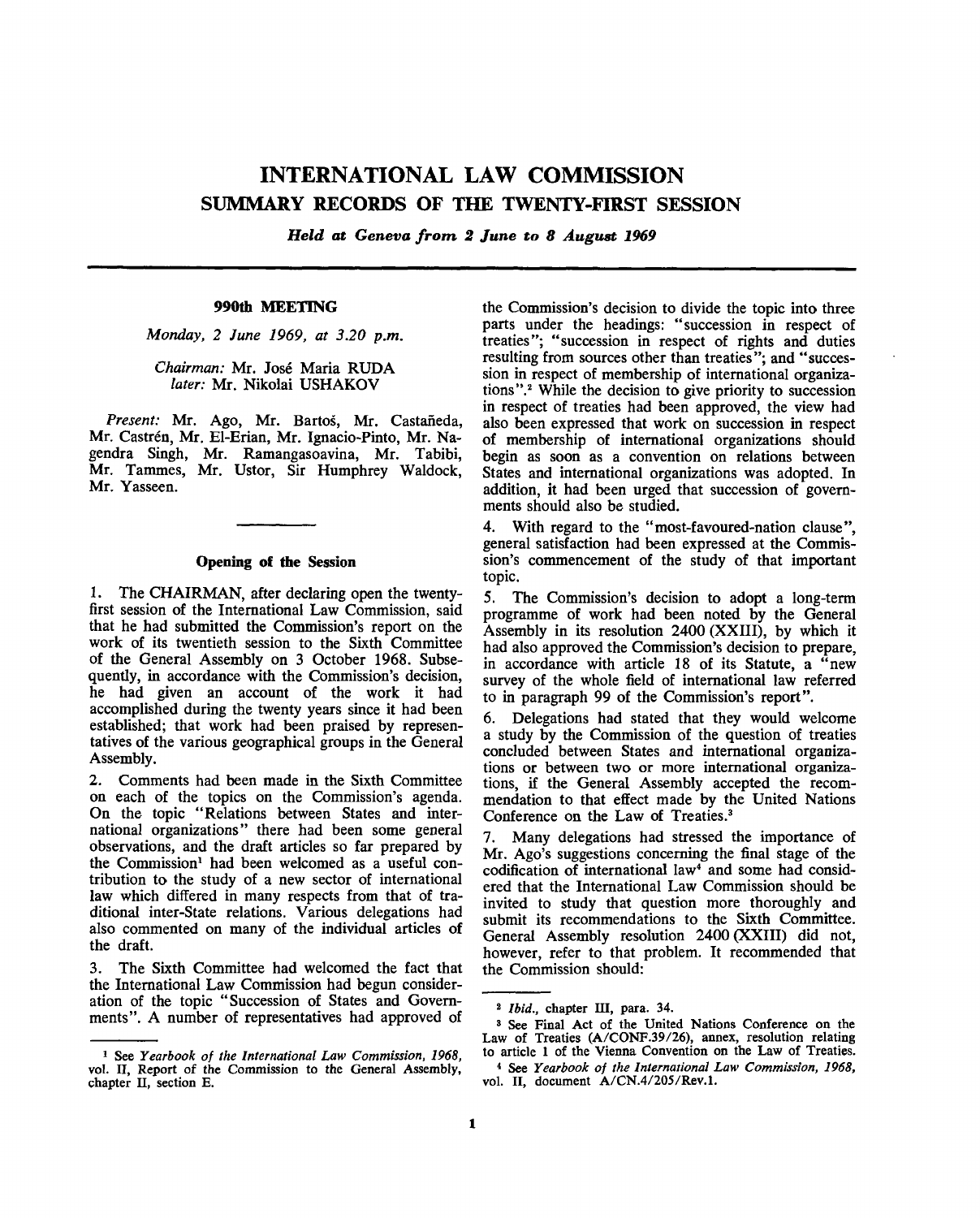*"(a)* Continue its work on succession of States and Governments and relations between States and international organizations, taking into account the views and considerations referred to in General Assembly resolutions 1765 (XVII) and 1902 (XVIII);

*"(b)* Continue its study of the most-favourednation clause;

"(c) Make every effort to begin substantive work on State responsibility as from its next session, taking into account the views and considerations referred to in General Assembly resolutions 1765 (XVII) and 1902 (XVIII)."

8. General approval of the methods of work so far adopted by the Commission had also been expressed. 9. A number of representatives had expressed support for the Commission's proposal, contained in its 1968 report, that the term of office of its members should be extended from five years to six or seven years.<sup>5</sup> Some representatives had pointed out that the Commission had not specified whether its proposal referred to the term of office of its present members or of future members. Other representatives had opposed the proposal, but, as recorded in the report of the Sixth Committee, the majority of those who had spoken on the question had considered that it should be studied more thoroughly and that a decision on it should be postponed until a later session of the General Assembly. 10. Various delegations had expressed sympathy with the Commission's concern at the present situation regarding honoraria and *per diem,* and the proposed additional allowance to help special rapporteurs defray travel and incidental expenses in connexion with their work.<sup>6</sup> On that point, operative paragraph 6 of General Assembly resolution 2400 (XXIII) merely noted that "the Secretary-General has under study the questions raised in paragraphs 98 *(b)* and 98 *(c)* of the report of the International Law Commission". The view had prevailed that the matter should be examined in the general context of the study of the question of honoraria and *per diem* which was being made by the Secretary-General and the Advisory Committee on Administrative and Budgetary Questions.

11. The Commission's decisions on the organization of its future work had been welcomed, but with regard to the proposed winter session in 1970, the General Assembly, in operative paragraph 3 of its resolution 2400 (XXIII), had decided "to defer a final decision until its twenty-fourth session".

12. The Sixth Committee had again approved the idea of holding seminars in connexion with the Commission's sessions.

13. In accordance with the Commission's decision the previous year, he had appointed Mr. Tabibi to attend, as observer fof the Commission, the tenth session of the Asian-African Legal Consultative Committee in December 1968. He himself had attended, as observer for the Commission, the 1968 meeting of the Inter-American Juridical Committee and had submitted a report on it to the Commission (A/CN.4/215). 14. Through the Secretariat, he had tried to make arrangements for the Commission to be represented at the meetings of the European Committee on Legal Co-operation, but unfortunately, owing to professional commitments, that had not been possible.

15. He could not conclude his report on the past year's activities without expressing his satisfaction at the success of the United Nations Conference on the Law of Treaties, held at Vienna, and paying a tribute to the outstanding work done there by several members of the Commission, in particular Mr. Ago, the President of the Conference.

#### **Election of Officers**

16. The CHAIRMAN called for nominations for the office of Chairman.

17. Mr. USTOR proposed Mr. Ushakov, whose outstanding qualities as a writer on international law and as Director of the International Law Department of the Institute of Law of the Academy of Sciences of the Soviet Union so well fitted him for the task. The election of Mr. Ushakov as Chairman would be an appropriate tribute to his great country, the notable achievements of which in a comparatively short period of time owed much to the work of its scientists and scholars. As one of those men of learning, Mr. Ushakov had played a leading role in shaping the Soviet Union's outstanding contribution to the development of international law.

18. Mr. EL-ERIAN warmly supported that nomination. In addition to his personal qualities, Mr. Ushakov belonged to a country which had made some striking contributions to the progress of international law. The USSR had been the first State to proclaim the abolition of extra-territorial jurisdiction, and in publishing some of the secret treaties of the First World War it had acted in accordance with the principle of open diplomacy, which was reflected in the system of registration of treaties adopted first by the League of Nations and then by the United Nations.

19. Mr. AGO said that the success of the Vienna Conference was also a success for the Commission and an encouragement to it to pursue its work of codifying international law. He paid a tribute to those members of the Commission who had made a personal contribution to the work of the Conference, particularly Sir Humphrey Waldock, who had played an outstanding part in preparing the Vienna Convention on the Law of Treaties.

20. He supported the nomination of Mr. Ushakov for the office of Chairman of the Commission.

21. Mr. BARTOS also supported that nomination.

22. Sir Humphrey WALDOCK said he welcomed the nomination of Mr. Ushakov.

23. He thanked Mr. Ago for his kind words, but felt bound to stress the very great contributions made to the success of the Conference on the Law of Treaties by Mr. Yasseen as Chairman of the Drafting Committee and Mr. Elias as Chairman of the Committee of the Whole. Unfortunately, he had not been able to attend

<sup>&</sup>lt;sup>5</sup> *Ibid.*, Report of the Commission to the General Assembly, para. 98 *(a).*

<sup>6</sup> *Ibid.,* para. 98 *(b).*